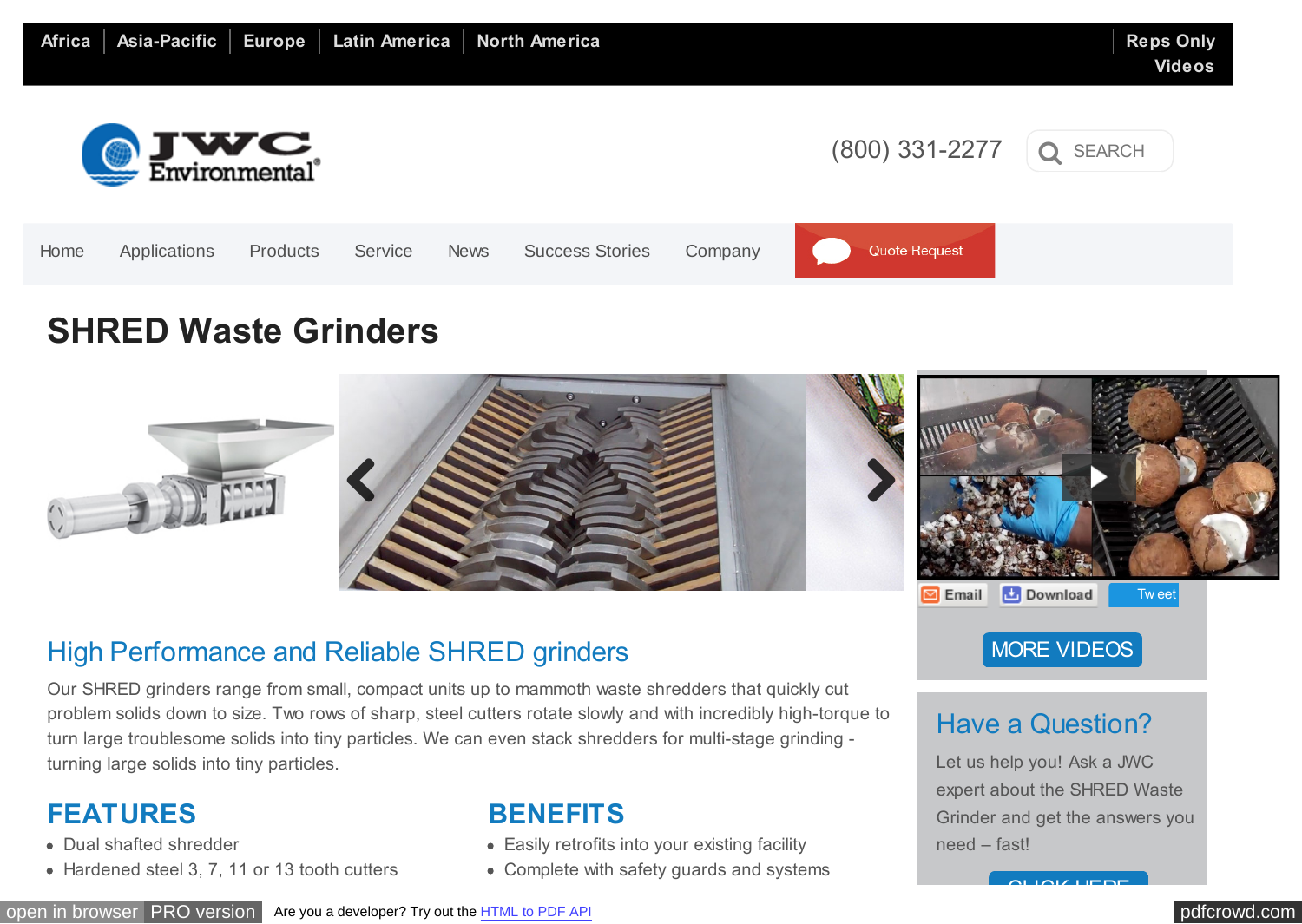- Custom hopped available
- Low-speed, high-torque grinder

SPECS [DATASHEET](#page-0-0)

- Effectively shreds rags, clothing, plastics, and other tough debris
- Energy efficient motors to save electricity



### Engineer's Portal

Request engineering drawings and documents

#### [CLICK HERE](http://www.jwce.com/engineers/)

#### **NEWSFEED**

- Automated Honey Monster Grease Receiving System Headed to City of Riverside [Water Quality Control Plant](http://www.jwce.com/muni/?p=5751)
- [3-SHRED Puts Food Waste](http://www.jwce.com/ind/?p=6587) in its Place at Freddie Mac
- Shredding Technology [Minimizes Midstream Flow](http://www.jwce.com/ind/?p=6441) **Challenges**
- Monster grinder called in to [replace weak food macerator](http://www.jwce.com/ind/?p=6407)
- New Massive Monster: 7-[SHRED Grinder Added to](http://www.jwce.com/ind/?p=6397) Monster Industrial Lineup
- Video: Understanding [MARPOL Annex V - Garbage](http://www.jwce.com/ind/?p=6381) Management Onboard Ships
- [Culprit Spuds are no Match](http://www.jwce.com/ind/?p=6368) for a Monster Industrial **Grinder**
- [Wipes The Nightmare On](http://www.jwce.com/ind/?p=6359) Your Street
- [FAQ When Considering](http://www.jwce.com/ind/?p=6376)

**Hopper Models** Seals: Mechanical or Flush Port 3-SHRED-H 4-SHRED-H Model They putter **Mataux** Not Wainht



#### **SHRED-H - Hopper Configuration**

Dimensione inches (mm)

| iiiu-put                               | <b>MOLOIS</b><br>hp (kW) | <b>IAGE ARGINIE</b><br>lbs (kg) | <b>Dillielisions - literies fillini</b> |          |              |              |
|----------------------------------------|--------------------------|---------------------------------|-----------------------------------------|----------|--------------|--------------|
| ft <sup>3</sup> /h (m <sup>3</sup> /h) |                          |                                 | А                                       | в        | D            | W            |
| $43^{\circ}$ (1.2)                     | 5(3.7)                   | 330 (150)                       | 47-7/8 (1207)                           | 8 (203)  | 7(178)       | 12 (305)     |
| $70^{\circ}$ (1.9)                     | 5(3.7)                   | 370 (168)                       | 52-1/8 (1318)                           | 12 (305) | 7 (178)      | 12 (305)     |
| $105'$ (3)                             | 5(3.7)                   | 425 (193)                       | 58-1/8 (1470)                           | 18 (457) | 7(178)       | 12 (305)     |
|                                        |                          |                                 |                                         |          |              |              |
| $190**$ (5.4)                          | 10(7.5)                  | 1175 (533)                      | 69-1/4 (1754)                           | 18 (457) | 13-3/8 (340) | 19-3/4 (502) |
| $271**$ (7.7)                          | 10(7.5)                  | 1365 (619)                      | 75 (1905)                               | 24 (609) | 13-3/8 (340) | 19-3/4 (502) |
| $361**$ (10.2)                         | 10(7.5)                  | 1560 (708)                      | 76-1/4 (1937)                           |          | 13-3/8 (340) | 19-3/4 (502) |
|                                        |                          |                                 |                                         |          |              | 32 (812)     |

\* Gear Ratio 29:1 "" Gear Ratio 43:1 "" Notes: Actual thru-put depends on the type of material to be shredded . Consult factory for final analysis of application